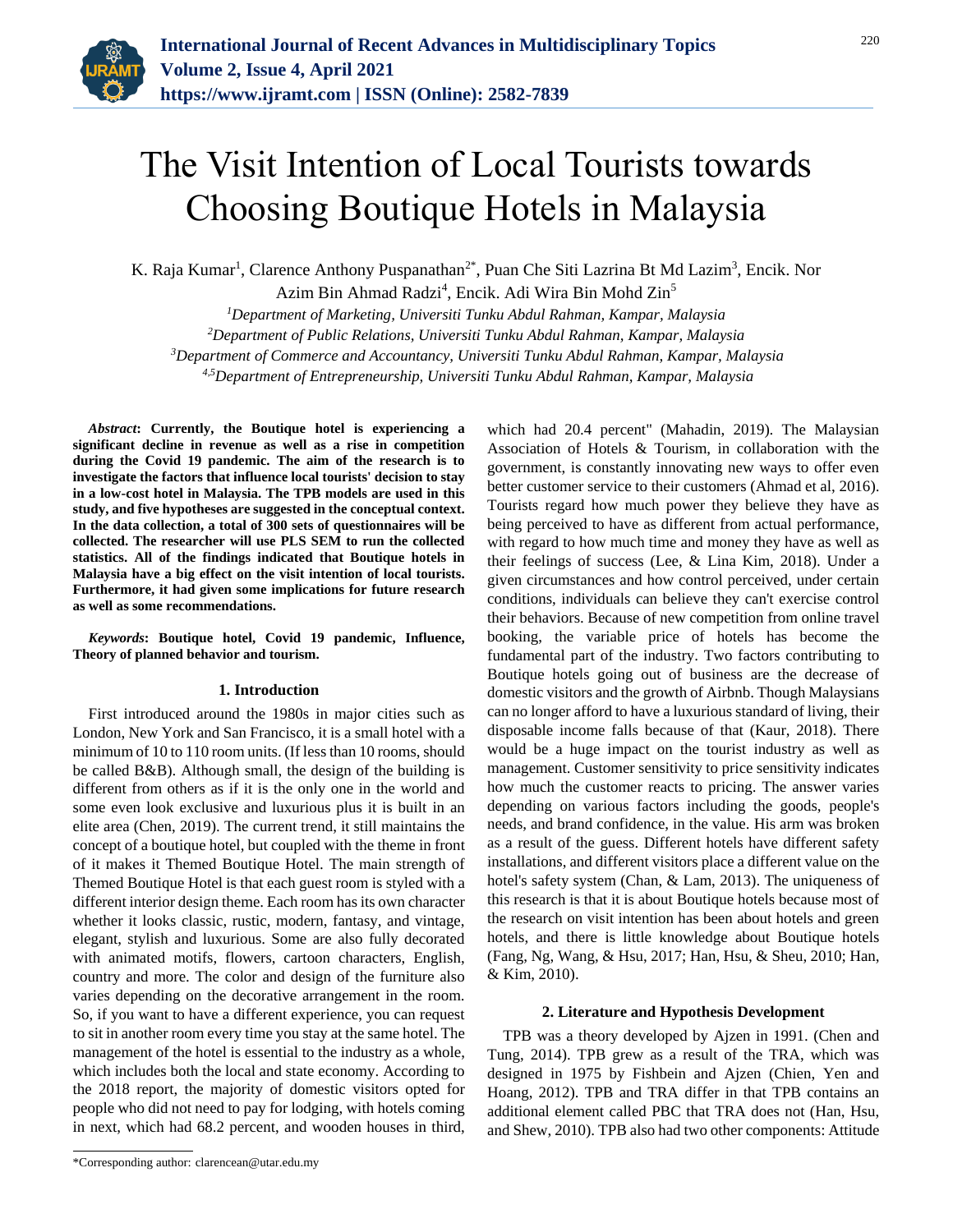and SN (Chen and Tung, 2014). When the three elements are combined, the ability prompts the production of purpose and, finally, affects behavior (Verma, Vivek, and Bibhas, 2017). TPB performed the same function as TRA, and TPB was derived from TRA. According to Han et al. (2010), TRA is an aim term. Han et al. (2010) stated that the aim can predict the majority of human behavior. This suggests that when people make a decision, they will take a more rational action because they have a higher degree of volitional control. Positive or negative attitude is produced by an individual's behavior belief, SB leads to an individual's normative beliefs, and control belief is defined by an individual's PBC (Chien et. al, 2012).

TPB is a research model that is commonly used by researchers to predict human behavioral intentions (Chen and Tung, 2014). TPB has also been used in research in the hotel industry (Han et al, 2010) to recognize tourist visit purpose. Many research had extended the TPB model to conduct a more comprehensive investigation based on various domains (Verma et. al, 2017; Chen and Tung, 2014; Chien et. al, 2012).

## *A. The impact between attitude and intention*

*H1:* There is a significant impact of attitude on visit intentions of local tourists towards Boutique hotels in Malaysia.

The impact between attitude and intention can be positive. The positive attitudes of customers have superior intentions to purchase products and services. (Afendi, Azizan, & Darami, 2014) The customer attitude explains the percentage of the variance of intention to purchase products and services. It also means the greater the attitude of the customers through the products and services will affect the further strengthening of their purchase intention. In the technology generation, online offers the advantages of convenience, time, money savings, it is one of the enormous factors of attitude, a predictor of tourists' behavior intentions. (Confente, & Vigolo, 2018) In general, the attitude of the tourists towards the Boutique hotel is more favorable, the stronger the intention of the people to perform that behavior. (Confente, & Vigolo, 2018)

#### *B. At The impact of subjective norms on the visit intention*

*H2*: There is a significant impact of subjective norms on the visit intention of local tourists towards Boutique hotels in Malaysia. The study results show that the visit intention of customers towards a hotel and their assessment of the consequences of staying in the hotel are positively related to the social pressures, which are given by their important others, and the people who influence their decision-making, and the convenience of visiting the hotel. According to the estimates of the standardized coefficients, compared to SN and PBC, the direct impact of attitude on the VI is greater (Ting, 2020). SN affect visit intention positively through PBC and attitude. The effects of SN on attitude are greater than PBC. Showed that a high relationship between visit intention of the low environmental knowledge group and subjective norm. So, the local tourists with low environmental knowledge may have the intention to visit Boutique hotels just because they are influenced by their important others. In this case, subjective norms influence the visit intention of local tourists towards

Boutique hotels in Malaysia since people often act on what other people think they should do. This means that a person may be influenced by what a significant person thinks he or she should or should not go for a Boutique hotel. Subjective norms will have an impact on the VI of local tourists towards Boutique hotels although it is not the most important factor that contributes to visit intention (Park, 2000).

# *C. The impact of perceived behavioral control on the visit intention*

*H3:* There is a significant impact of perceived behavioral control on the visit intention of local tourists towards Boutique hotels in Malaysia. Individuals give up ownership of resources or opportunities to practice specific behaviors (Chen & Tung, 2014). If you have enough money or opportunities to choose a Boutique hotel, you will choose it as your temporary lodging and you will go to the Boutique hotel. In addition, the feelings of individuals may be affected. Based on Verma et al. (2017), the details may be incorrect or incomplete, since people can easily suppress their emotion while they have a personal emotion in the decision-making process. Autonomy also constitutes an essential factor in the connection between behavioral controls perceived. Individuals with a high perceived risk would lower their trust in the method because of that, according to the Creative+ this suggests that when the person has sufficient knowledge on the risk of choosing a Boutique hotel as temporary accommodation, they are more confident about visiting a Boutique hotel. Therefore, the higher the degree of perceived behavioral regulation for Boutique hotels, the greater the intention of visiting Boutique hotels.

# *D. The impact of price sensitivity on the visit intention*

*H4:* There is a significant impact of price sensitivity on the visit intention of local tourists towards Boutique hotel in Malaysia. A fair price has the effect of increasing customers' buying intentions in the hotel industry .According to research, the market discount (affordable price) influences consumers' purchasing intentions. As a result, within the affordable price range, a low cost with quality will result in a better perceived price and, as a result, a more target to buy .Hotels, according to Enz et al. (2009), should reduce their costs in order to be more efficient. It can gain more customers by market differentiation, but at a lower cost. As a result, hotels will raise profits by eliminating unnecessary services (Yang et al, 2009). When the price is reduced, it will entice high-priced customers to visit the Boutique hotel.

# *E. The impact of safety on the visit intention*

*H5:* There is a significant impact of safety on the visit intention of local tourists towards Boutique hotels in Malaysia. According to researchers, safety is a vital consideration for consumers to remember when choosing Boutique hotels to stay in. Safety can be described as protection against accidents, threat, or problems, as well as unmotivated incidents. Increasing safety will result in more satisfied customers (Amornpornwiwat, & Kapasuwan, 2018). When a tourist chooses a Boutique hotel, the two features that customers are concerned about are safety and cost (Laowicharath, 2017).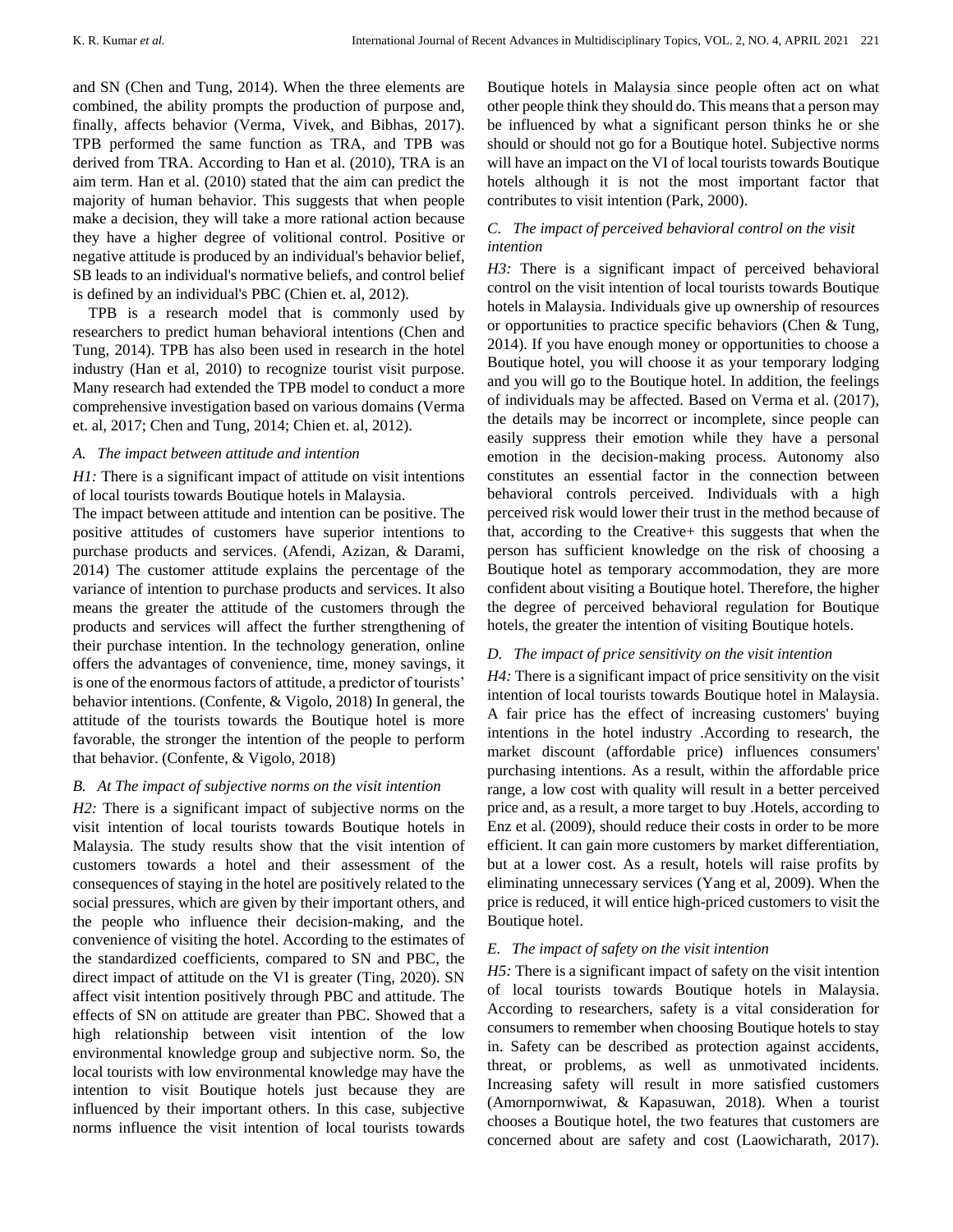Utility, green practices, brand, facilities, picture, and price are the six most important factors in determining the quality of a hotel's service. Hotel service, protection, cleanliness, convenience, place, and room comfort are all examples of utility. As a result, we know that one of the factors affecting visit intentions is protection (Peng, Zhao, & Mattila, 2015). According to a researcher named Rittichainuwat, one of the most important factors to consider while traveling is safety and protection. Tourists typically go on holiday or travel for business purposes because they want to feel comfortable and alleviate stress, so safety is important. Rittichainuwat (2011).

#### **3. Methodology**

This study chose quantitative analysis to investigate local tourists' intentions to visit Boutique hotels. Domestic tourists who have traveled to a destination outside of his/her normal condition within a year for company, holidays, visiting family or friends, or other purposes in Malaysia are the target survey participants. The survey participants are drawn from a subset of domestic visitors, including students, workers, self-employed individuals, the unemployed, and others who are not in the labor force. The explanation for focusing on them is that in 2019, a total of 239.1 million domestic visitors were counted, representing an increase of 8.1 percent over the previous year (7.7 percent) (Mohamad, 2020). The sample frame consists of Malaysian local tourists who have never stayed in a Boutique hotel. Since no sampling frame is used, a non-probability sampling method is used. The technique of convenience sampling is used. It is described as a strategy in which the researcher collects statistical surveying information from a readily available pool of survey participants (Fleetwood, 2020). Convenience sampling was chosen because it is the most widely used sampling technique due to an unknown population. A survey of 600 survey participants was distributed as part of a study that focuses on nostalgic emotion in tourist activity. The sample size in this study is set at 300.

| <b>I</b> tem               | <b>Adapted From</b>                                                                |
|----------------------------|------------------------------------------------------------------------------------|
| Attitude                   | Wong, Hsu and Chen (2018) Verma and<br>Chandra (2018)<br>Wong, Hsu and Chen (2018) |
| Subjective Norms           | Verma and Chandra (2018)                                                           |
| Perceived behavior control | Verma and Chandra (2018)                                                           |
|                            | Wong, Hsu and Chen (2018)                                                          |
| Price sensitivity          | Shankar, Rangaswamy, & Pusateri,<br>(1999)<br>Erdem, Swait & Louviere (2002).      |
|                            | Goldsmith, & Newell (1997).                                                        |
| Safety                     | Enz. C. A., & Taylor, M. S. (2002).                                                |
| Visit intention            | Verma and Chandra (2018)                                                           |

The questionnaire was distributed electronically by the researchers. The researchers created the survey questionnaire using Google Forms, and they distributed it by sharing the link to the Google Forms with their social media apps such as Facebook, Twitter, and WeChat. The survey participants would then decide whether or not to participate in the survey. This approach was chosen by the researchers due to the coronavirus

pandemic. Since the researcher cannot travel to another state to collect data due to the MCO, the researcher chose to collect data via an online questionnaire.

#### **4. Results**

Prior to testing hypothetical representations, each construct's measurement models were examined for reliability, convergence validity, and discrimination validity. Table 3 displays the amount of points earned on the survey form. According to table 3, a method suggested by Hair, Hult, Ringle, and Sarstedt (2013), any burden appears to be greater than 0.70. The total variance derived (AVE) of all contracts exceeds 0.5 (Bagozzi & Yi, 1988), while the composite reliability score (CR) exceeds 0.7. (Hair et al., 2013). As a result, we can conclude that Convergent conclusions have been reached. VIF has also been checked for possible multicollinearity issues (Table 3). A VIF valid for all constructions set of less than 3.3 confirms adequate constructs validity due to a lack of multicollinearity. This is occurring because these values have dropped significantly below the bare minimum of 9 points (Yong & Pearce, 2013).

Table 4 indicates the results of the discrimination validity test. According to Fornell Larcker and Cha (1994) and Fornell and Larcker (1981), there should be a higher correlation between each development AVE and every other construction model. As seen in Table 5, it appears that all of the constructions meet these conditions, meaning that the modifications in the construction are correct. According to Hair et al. (2013), the usual variable load of products should be greater than cross loading by at least 0.1 to signify the legality of discrimination. Table 5 shows all of the constructions that satisfy this criteria. As a result, we can conclude that the validity of discrimination has been established.

Henseler, Ringle, and Sarstedt, (2015) went on to explain the superior results through a Monte Carlo simulation analysis. As a result, we tested the discriminant validity using this recent suggested approach, and the findings are shown in Table 6. There are two ways to determine discriminant validity using HTML: (1) as a criterion or (2) as a statistical measure. If the HTMT value is greater than the HTMT.85 value of 0.85 (Kline 2015) or HTMT.90 value of 0.90, there is a concern with discriminant validity (Gold & Arvind Malhotra, 2001).

This research employs Henseler, Hubona, and Ray (2016)'s guide to assess measurement model fit in order to demonstrate the fitness of the measurement model. According to the authors' suggestions, researchers could investigate the saturated model and Standardized Root Mean Square Residual (SRMR) at a 95 percent bootstrap quantile. Furthermore, they propose that the SRMR be used as the sole approximate model fit parameter for PLS path modeling. In addition, the dG and dULS (Dijkstra & Henseler, 2015) distance measurements that relate more than one way to calculate the difference between two matrices have been emphasized to contribute to the model fitness index in PLS (Henseler et al., 2016). The dG and dULS are 0.523 and 0.479, respectively, as seen in Table 6. This represents a measuring model that is precisely matched (Dijkstra & Henseler, 2015). Furthermore, the SRMR is 0.048. This is less than the cut-off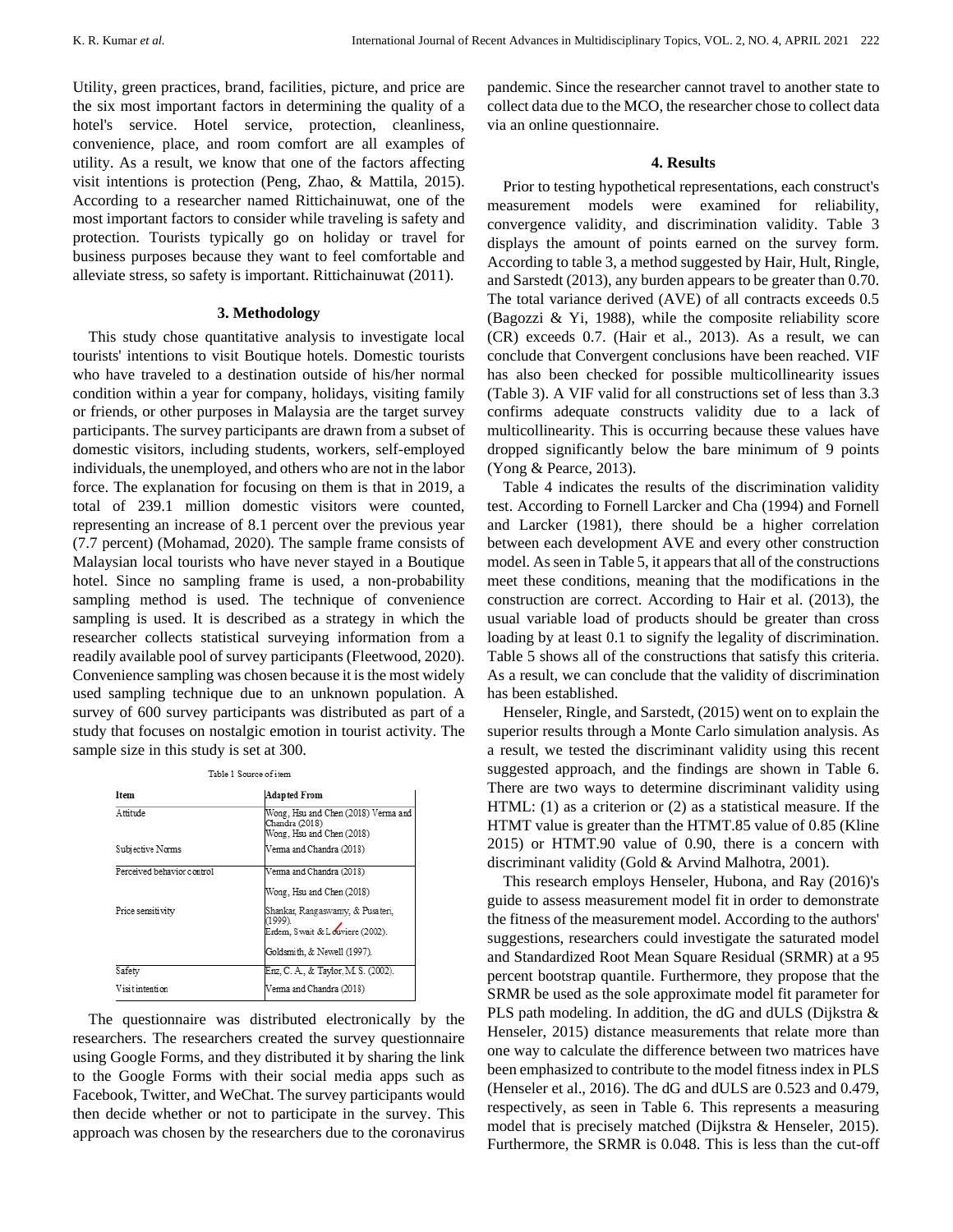of 0.08 (Hu & Bentler, 1999), indicating that the calculation paradigm suits this analysis.

# **5. Discussion of Findings**

In the whole research, out of 300 survey participants that participated, 300 survey participants have been travel within 6 months around Malaysia. Overall, 300 Malaysian survey participants which are amounted as 100% respectively.

| Table 2: Survey Participants Occupation |           |  |  |  |  |
|-----------------------------------------|-----------|--|--|--|--|
| Occupation                              | Frequency |  |  |  |  |
| Government Staff                        | 209       |  |  |  |  |
| Private company staff                   | 78        |  |  |  |  |
| Self-employed                           | 4         |  |  |  |  |
| Unemployed                              | 6         |  |  |  |  |
| Not in the Labor Force                  | 3         |  |  |  |  |
| Total                                   | 300       |  |  |  |  |

### *A. Result of the Smart PLS 3.2.9 Bootstrapping results*

The responses of 300 people were analyzed using Smart PLS 3.2.9. Hair, Ringle, and Sarstedt (2011) proposed a minimum threshold of 1.65 t-statistics values at p 0.1 confidence interval to analyze the statistical importance of path coefficients. Similarly, according to Lowry and Gaskin (2014), impact sizes of 0.35, 0.15, and 0.02 suggest a significant, medium, and small effect, respectively.Hair (2014) stated that R 2 values of 0.75, 0.50, and 0.25 represent important, moderate, and poor values, respectively.

R Square is used to describe the coefficient that would be used to measure the dependent constructs. According to Chin (1998), a solid R square requires 0.67, a moderate R square requires 0.33, and a weak R square requires 0.19. Furthermore, according to Hair et al. (2016), an R square of 0.75 is solid, 0.5 is moderate, and 0.25 is weak. Following that, proposed that R square be equal to or greater than 0.10 in order for the variation explained of a certain endogenous construct to be considered satisfactory.

The stable PLS bootstrapping option was used with 5000 subsamples to achieve the significance thresholds (Hair et al., 2014). As a result of these experiments, the R square for the researcher's analysis (0.708) is adequate (see table 7). Then, in order to understand the strength of this model, researchers must first learn about the F Square. The Effect Size (f square) was created to assist researchers in determining a suitable model. According to table 7, it has a nearly huge impact number. Finally, researchers realized that calculating the necessity of the researcher's model necessitated the requirement of the Inner Model's internal structure.

Table 7 displays the entire hypothesis, from H1 to H5. It also includes the T-statistics for each hypothesis. When the hypothesis is important, the t-value is greater than 1.645 (p0.05), greater than 2:33 (p0.01) for the 1-tail measure, greater than 1.96 (p0.05), or greater than 2:58 (p 0.01). Table 7 indicates that three hypotheses, H1, H3,H4 and H5, are important since the lower and upper limits of the hypothesis are

all positive, indicating that the hypothesis has been significant, which is zero. Simultaneously, the remaining hypothesis 2 is not supported.

|  | <b>6. Discussion of Major Finding</b> |  |  |  |
|--|---------------------------------------|--|--|--|
|--|---------------------------------------|--|--|--|

| Table 5.5: Summary of Hypothesis |  |  |
|----------------------------------|--|--|

| т                                             | Outcomes                |
|-----------------------------------------------|-------------------------|
| Value                                         |                         |
| H1: There is a significant impact of<br>2.32  | Significant             |
| attitude on visit intention of local tourists |                         |
|                                               |                         |
| H2: There is a significant impact of          | Not                     |
| subjective norms on visit intention of        | Significant             |
| local tourists towards Boutique hotels in     |                         |
|                                               |                         |
| H3: There is a significant impact of          | Significant             |
| perceived behavioral control on visit         |                         |
| intention of local tourists towards           |                         |
|                                               |                         |
| H4: There is a significant impact of<br>4.257 | Significant             |
| price sensitivity on visit intention of local |                         |
| tourists towards Boutique hotels in           |                         |
|                                               |                         |
| H5: There is a significant impact of          | Significant             |
| safety on visit intention of local tourists   |                         |
|                                               |                         |
|                                               | 1.229<br>4.885<br>3.526 |

All IVs have a huge effect on the VI of local tourists against Boutique hotels that welcome SN in Malaysia. As online hotel booking becomes more popular, tourists prefer it more. This makes it easier for visitors to compare prices and book hotels. Boutique hotels have low rankings and offer low prices, while online hotel booking has a high ranking and low prices. Boutique hotels' facilities and amenities are inadequate, making it difficult to compete with high-ranking hotels. Furthermore, online booking allows visitors to look at hotels before making a reservation. Tourists would feel better if they can see the world around the hotel. Furthermore, tourists may use the comments of other guests to determine whether or not the hotel is healthy.

The internal variables of visitors, such as attitude, SN, and PBC, are difficult to monitor for the Boutique hotelier. As a result, a marketing campaign is a successful way to encourage more customers to visit Boutique hotels in order to raise the visit rate of a Boutique hotel. The Boutique hotelier should create an advertisement that is presented to the viewer with the service and facilities; additionally, the Boutique hotelier must demonstrate that the hotel's atmosphere is clean. This could help to erase the negative image of the Boutique hotel that had developed in the minds of visitors, as well as assist the Boutique hotelier in differentiating themselves from other hospitality service providers.

#### **7. Implications of the Study**

## *1) Managerial implication*

The VI was assessed by five IVs in this sample (Attitude, SB, PBC, PS and safety). The findings have implications for Boutique hoteliers in understanding the factors that influence the VI of local tourists toward Boutique hotels in Malaysia. The attitude of local tourists toward Boutique hotels in Malaysia has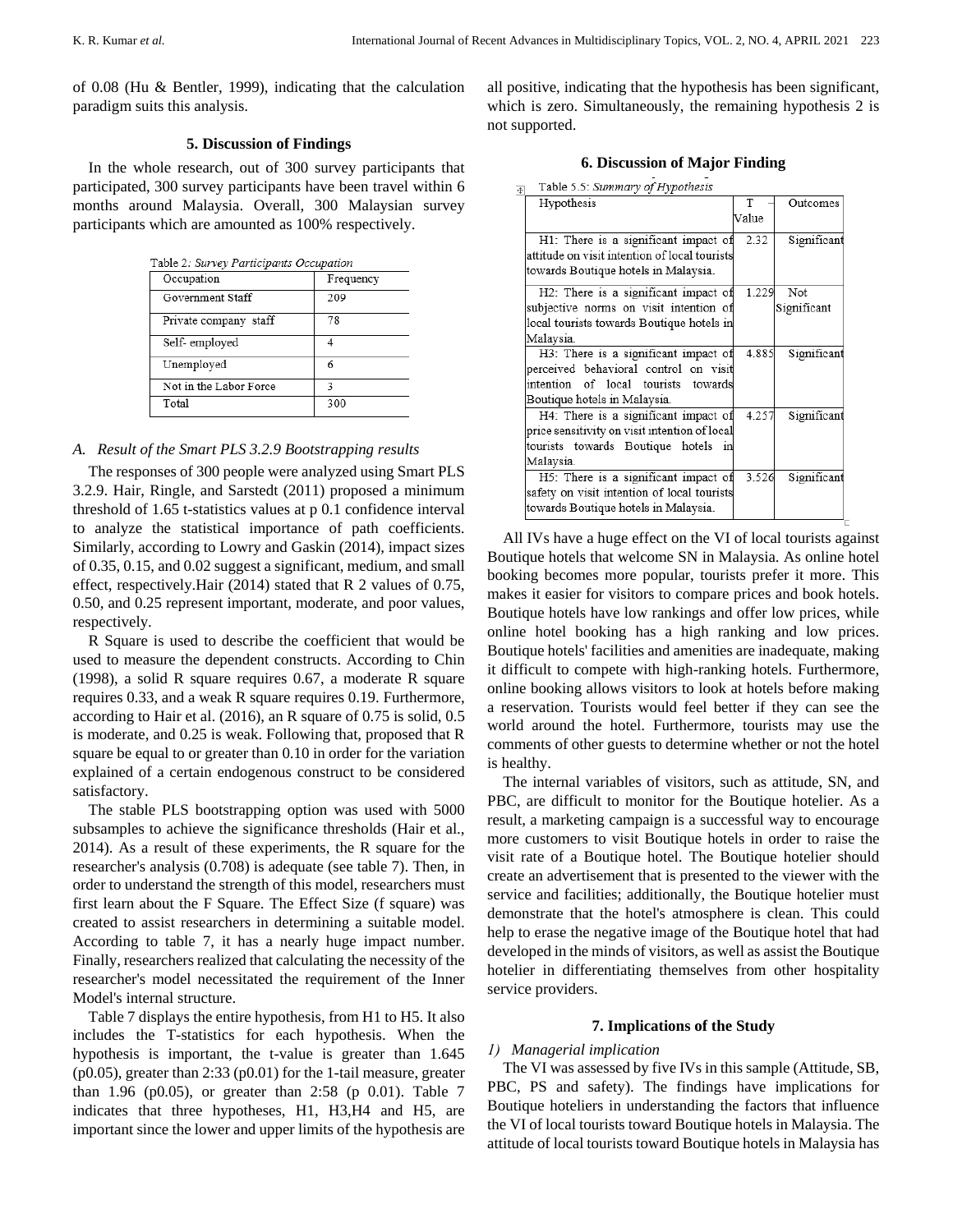a big effect. Service reflects the overall attitudes of customers; thus, Boutique hoteliers must meet the minimum service qualities of cleanliness and comfort. They must clean the room after the customers have left and before the new customers arrive. The SN and VI of Malaysian tourists against Boutique hotels indicate a non-significant relationship. Tourists will not be swayed by the remark or social pressures to remain in a lowcost hotel. Aside from that, the remark and recommendation made by an individual who is valuable to them would have no bearing on their decision to stay in a low-cost hotel.

PBC has a huge effect on the VI of local tourists toward Malaysian Boutique hotels. Individuals will have more confidence to visit Boutique hotels if they have enough knowledge about the dangers of using Boutique hotels as their temporary accommodation. Boutique hoteliers should share the most up-to-date information online, such as equipment availability, room availability, and room pricing. If local visitors are well-informed about this, they are more likely to visit Boutique hotels.

PS is also one of the factors that can influence the VI of local tourists in Malaysian Boutique hotels. A fair price will increase customers' buying intentions. As a result, Boutique hoteliers must ensure that the rates they sell to customers are fair, as Malaysian visitors do not typically spend a lot of money on temporary lodging.

The VI of local tourists towards Malaysian Boutique hotels is significantly influenced by safety. Boutique hoteliers must ensure that their establishments' environments are clean. To improve protection, Boutique hoteliers could install a door access security system that only allows customers with RFID access cards to enter the room and hotel. Finally, Boutique hoteliers can use the findings of this study to improve hotel policies and management. This study can be used as a reference for anyone looking to start a Boutique hotel company.

#### *2) Theoretical Implication*

This research adds greatly to current knowledge. People who are interested in studying the same industry may find this research useful because there have only been a few studies done on visit intention towards Boutique hotels in Malaysia. The TPB model was used in this analysis, but PS and protection were added as additional attributes. The findings, however, show that four variables have a positive relationship with VI, while one variable has a negative relationship with VI. As a result, it is assumed that incorporating PS and safety could provide better insights than the TPB model alone.

# **8. Limitation of Study and Recommendation for Future Study**

Future research should be concerned about some of the weaknesses of this report. To begin, this study employs a quantitative analysis process. The quantitative analysis approach focuses mostly on the measurement methods used by researchers and how researchers interpret the findings. Furthermore, the quantitative analysis method's findings are more easily manipulated by researchers. The next drawback of this research is the study model employed. The researchers in this study are only using one model, TBP, for the analysis. TPB

is a model that can be combined with other models to research Malaysians' behavioral intentions in greater depth. Any guidelines may be used in future research. The first suggestion is that future studies be performed using qualitative analysis. For example, one-on-one interviews with respondents are possible. This will aid in obtaining more reliable details. It is also possible to have group discussions with the respondents. This will aid in obtaining additional insights and knowledge from the respondents. Respondents may be asked a variety of relevant questions during group discussions. Furthermore, group discussions will encourage respondents to speak up and express their thoughts and ideas. For example, by holding group discussions, respondents will reveal which factors influence their visit intentions toward Boutique hotels and why. This can aid in the development of a broader and deeper understanding. Furthermore, this will make studying easier.

The second suggestion is to look at other factors that may affect local tourists' intentions to visit Boutique hotels. Other factors refer to factors other than the five variables examined in this report. It is well recognized that other factors will influence local tourists' intentions to visit Boutique hotels. These factors should be investigated in order to enhance the studies and obtain more details. The third suggestion is to use different models or hypotheses. TPB is used in this analysis. The variables that have been used as a result of using this type of theory are attitude, SN, and PBC. If future studies are to investigate other causes, other theories or models, such as the AIDA Model, the PESTEL Model, and so on, should be used. This is due to the fact that the TPB is only used for a few specific variables such as mood, SN, and PBC. As a consequence, if other variables are used in the experiments, other models or hypotheses must be used.

#### **9. Conclusion**

Finally, the aim of this research is to identify the factors that influence local tourists' perceptions of Boutique hotels in Malaysia. As a result, each IV in the system, which are Attitude, PBC, PS, and Safety, is significant to the DV, VI towards choosing Boutique hotels, while SN is not significant. This research discovered some limitations. However, proposals for future research have already been made.

| Items            | Loadings | Cronbach's Alpha | rho A | CR   | AVE  |
|------------------|----------|------------------|-------|------|------|
| A2               | 0.886    | 0.934            | 0.938 | 0.95 | 0.84 |
| A <sub>3</sub>   | 0.921    |                  |       |      |      |
| A <sub>4</sub>   | 0.939    |                  |       |      |      |
| A5               | 0.909    |                  |       |      |      |
| PBC1             | 0.934    | 0.937            | 0.939 | 0.96 | 0.84 |
| PBC <sub>2</sub> | 0.868    |                  |       |      |      |
| PBC3             | 0.931    |                  |       |      |      |
| PBC <sub>4</sub> | 0.933    |                  |       |      |      |
| PS <sub>2</sub>  | 0.947    | 0.932            | 0.941 | 0.95 | 0.83 |
| PS3              | 0.937    |                  |       |      |      |
| PS <sub>4</sub>  | 0.856    |                  |       |      |      |
| PS5              | 0.903    |                  |       |      |      |
| S1               | 0.92     | 0.95             | 0.953 | 0.96 | 0.83 |
| S <sub>2</sub>   | 0.905    |                  |       |      |      |
| S <sub>3</sub>   | 0.915    |                  |       |      |      |
| S <sub>4</sub>   | 0.919    |                  |       |      |      |
| S5               | 0.908    |                  |       |      |      |
| SN1              | 0.832    | 0.939            | 0.951 | 0.96 | 0.85 |
| SN <sub>2</sub>  | 0.951    |                  |       |      |      |
| SN3              | 0.949    |                  |       |      |      |
| SN <sub>4</sub>  | 0.946    |                  |       |      |      |
| VI1              | 0.942    | 0.967            | 0.969 | 0.98 | 0.91 |
| VI <sub>2</sub>  | 0.973    |                  |       |      |      |
| VB               | 0.94     |                  |       |      |      |
| VI <sub>4</sub>  | 0.964    |                  |       |      |      |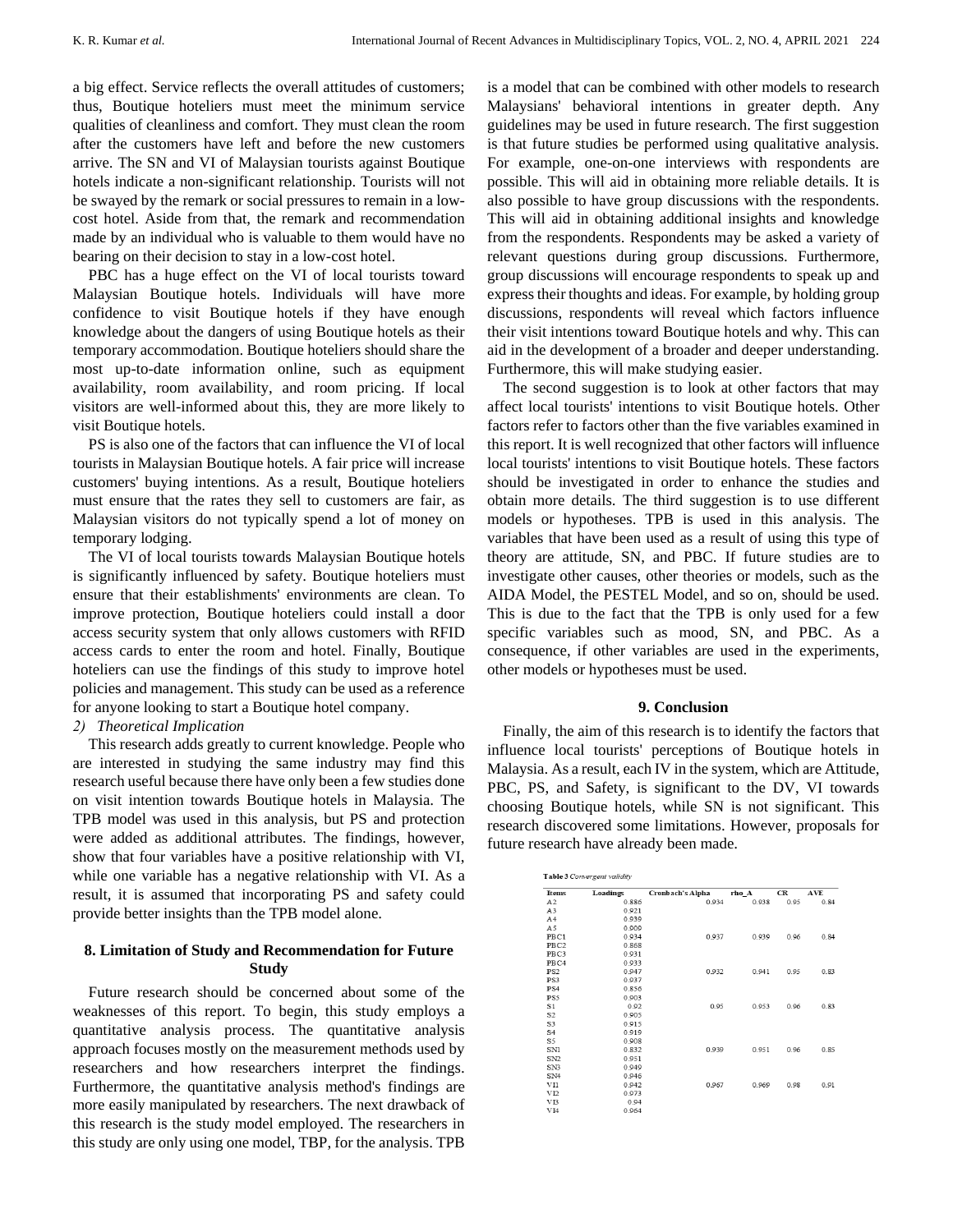#### *1) Structural model*



Table 5 Cross Loadings

|                 | Perceived    |                       |                    | Subject |             |                    |  |
|-----------------|--------------|-----------------------|--------------------|---------|-------------|--------------------|--|
|                 | Attit<br>ude | Behavioral<br>Control | Price<br>Sensitive | Safety  | ive<br>Norm | Visit<br>Intention |  |
|                 |              |                       |                    |         |             |                    |  |
| A2              | 0.886        | 0.72                  | 0.665              | 0.59    | 0.693       | 0.583              |  |
| A3              | 0.921        | 0.686                 | 0.682              | 0.645   | 0.725       | 0.651              |  |
| AA              | 0.939        | 0.697                 | 0.7                | 0.646   | 0.724       | 0.672              |  |
| A5              | 0.909        | 0.732                 | 0.703              | 0.642   | 0.783       | 0.68               |  |
| PBC1            | 0.74         | 0.934                 | 0.782              | 0.729   | 0.74        | 0.747              |  |
| PBC2            | 0.663        | 0.868                 | 0.706              | 0.671   | 0.692       | 0.677              |  |
| PBC3            | 0.695        | 0.931                 | 0.777              | 0.754   | 0.723       | 0.759              |  |
| PBC4            | 0.742        | 0.933                 | 0.8                | 0.75    | 0.79        | 0.764              |  |
| PS <sub>2</sub> | 0.759        | 0.833                 | 0.947              | 0.751   | 0.798       | 0.786              |  |
| PS3             | 0.688        | 0.806                 | 0.937              | 0.739   | 0.736       | 0.745              |  |
| PS4             | 0.602        | 0.662                 | 0.856              | 0.658   | 0.658       | 0.6                |  |
| <b>PSS</b>      | 0.682        | 0.735                 | 0.903              | 0.739   | 0.728       | 0.738              |  |
| SL              | 0.639        | 0.764                 | 0.784              | 0.92    | 0.731       | 0.75               |  |
| S <sub>2</sub>  | 0.633        | 0.679                 | 0.728              | 0.905   | 0.718       | 0.64               |  |
| S3              | 0.627        | 0.716                 | 0.676              | 0.915   | 0.735       | 0.657              |  |
| S <sub>4</sub>  | 0.645        | 0.687                 | 0.702              | 0.919   | 0.735       | 0.645              |  |
| S5              | 0.612        | 0.761                 | 0.725              | 0.908   | 0.74        | 0.728              |  |
| SN1             | 0.737        | 0.656                 | 0.614              | 0.624   | 0.832       | 0.543              |  |
| SN <sub>2</sub> | 0.762        | 0.757                 | 0.763              | 0.779   | 0.951       | 0.71               |  |
| SN3             | 0.736        | 0.765                 | 0.766              | 0.758   | 0.949       | 0.668              |  |
| SN <sub>4</sub> | 0.726        | 0.775                 | 0.8                | 0.777   | 0.946       | 0.697              |  |
| VII             | 0.689        | 0.787                 | 0.759              | 0.743   | 0.699       | 0.942              |  |
| VI2             | 0.71         | 0.791                 | 0.772              | 0.734   | 0.717       | 0.973              |  |
| VI3             | 0.621        | 0.717                 | 0.731              | 0.673   | 0.626       | 0.94               |  |
| VI4             | 0.684        | 0.774                 | 0.761              | 0.719   | 0.685       | 0.964              |  |
|                 |              |                       |                    |         |             |                    |  |

#### Table 6 HTMT





Fig. 1. Measurement model



## Table 7 Hypothesis results

|             |                                    |                                    |                |                |     |           |                               |           | ٠         |  |
|-------------|------------------------------------|------------------------------------|----------------|----------------|-----|-----------|-------------------------------|-----------|-----------|--|
|             | Hypothesis                         |                                    |                |                |     |           | Std<br>Beta<br>Value<br>Error |           | Valu<br>е |  |
| н           |                                    |                                    |                |                |     |           |                               |           |           |  |
| 1           | Attitude -> Visit Intention        |                                    |                |                |     |           | 0.134                         | 0.058     | 2.32      |  |
| н           |                                    |                                    |                |                |     |           |                               |           | 1.22      |  |
| 2           |                                    | Subjective Norm -> Visit Intention |                |                |     |           | $-0.08$<br>0.065              |           | 9         |  |
| н           | Perceived Behavioral Control ->    |                                    |                |                |     |           |                               |           | 4.88      |  |
| 3           |                                    | Visit Intention                    |                |                |     |           | 0.351                         | 0.072     | 5         |  |
| н           |                                    |                                    |                |                |     |           |                               | 4.25      |           |  |
| 4           | Price Sensitive -> Visit Intention |                                    |                |                |     |           | 0.292                         | 0.069     | 7         |  |
| н           |                                    |                                    |                |                |     |           |                               |           | 3.52      |  |
| 5           | Safety -> Visit Intention          |                                    |                |                |     |           | 0.214                         | 0.061     | 6         |  |
| P           |                                    |                                    |                |                |     |           |                               |           |           |  |
| Values<br>ш |                                    | UL                                 | R <sub>2</sub> | F <sub>2</sub> | Q2  |           | Decision                      |           |           |  |
|             |                                    |                                    | 0.25           | 0.7            | 0.0 |           |                               |           |           |  |
| 0.021       |                                    | 0.035                              | 6              | 08             | 19  | 0.64      |                               | Supported |           |  |
|             |                                    |                                    | 0.04           |                | 0.0 |           |                               |           |           |  |
|             | 0.22<br>$-0.21$                    |                                    | 2              | 05             |     |           | Not Supported                 |           |           |  |
|             |                                    |                                    |                |                | 0.0 |           |                               |           |           |  |
|             | o                                  | 0.227                              | 0.51           |                | 94  |           |                               | Supported |           |  |
|             |                                    |                                    | 0.41           |                | 0.0 |           |                               |           |           |  |
|             | o                                  | 0.152                              | 8              |                | 68  |           |                               | Supported |           |  |
|             |                                    |                                    | 0.32           |                | 0.0 |           |                               |           |           |  |
|             | o<br>44<br>0.099<br>9              |                                    |                |                |     | Supported |                               |           |           |  |

#### **References**

- [1] Abdullah-Al-Mamun, M. K. R., & Robel, S. D. (2014). A Critical review of consumers' sensitivity to price: managerial and theoretical issues. Journal of International Business and Economics, 2(2), 01-09.
- [2] Ady, M., & Quadri-Felitti, D. (2015). Consumer research identifies which attributes are most important to travelers when booking a hotel. Retrieved February 27,2020, from
- [3] Afendi, N. A., Azizan, F. L., & Darami, A. I. (2014). Determinants of halal purchase intention: case in Perlis. International Journal of Business and Social Research, 4(5), 118-123
- [4] Ahmad, A., Ibrahim, R., Raof, R. A., Nasruddin, N. A., & So'od, Y. S. M. (2016) The Characteristics Of Guest Needs In Boutique Hotel Section 13, Shah Alam, Selangor.
- [5] Ahmad, A., Idris, N. A., & Ibrahim, Y. A. (2018). Critical Success Factors and Customer Satisfaction in Boutique Hotels: A Case Study from Malaysia. J Tourism Hospit, 7(346), 2167-0269.
- [6] Ahmad, W., Kim, W. G., Anwer, Z., & Zhuang, W. (2020). Schwartz personal values, theory of planned behavior and environmental consciousness: How tourists' visiting intentions towards eco-friendly destinations are shaped?. Journal of Business Research, 110, 228-236.
- [7] Ajzen, I. (1991). The theory of planned behavior. Organizational Behavior and Human Decision Processes, 50(2), 179–211.
- [8] Akgün, A. E., Senturk, H. A., Keskin, H., & Onal, I. (2019). The relationships among nostalgic emotion, destination images and tourist behaviors: An empirical study of Istanbul. Journal of Destination Marketing & Management.
- [9] Albattat, A. R., & Amer, H. (2016). Backpackers Expectation and Satisfaction towards Boutique Hotel: a Case Study in Penang. Almatourism-Journal of Tourism, Culture and Territorial Development, 7(14), 168-180.
- [10] Amornpornwiwat, N., & Kapasuwan, S. (2018). Chapter 5: Tourists' Perceptions of and Intentions-to-Stay at a Capsule Hotel in Bangkok. Advances in Culture, Tourism and Hospitality Research, 79–99.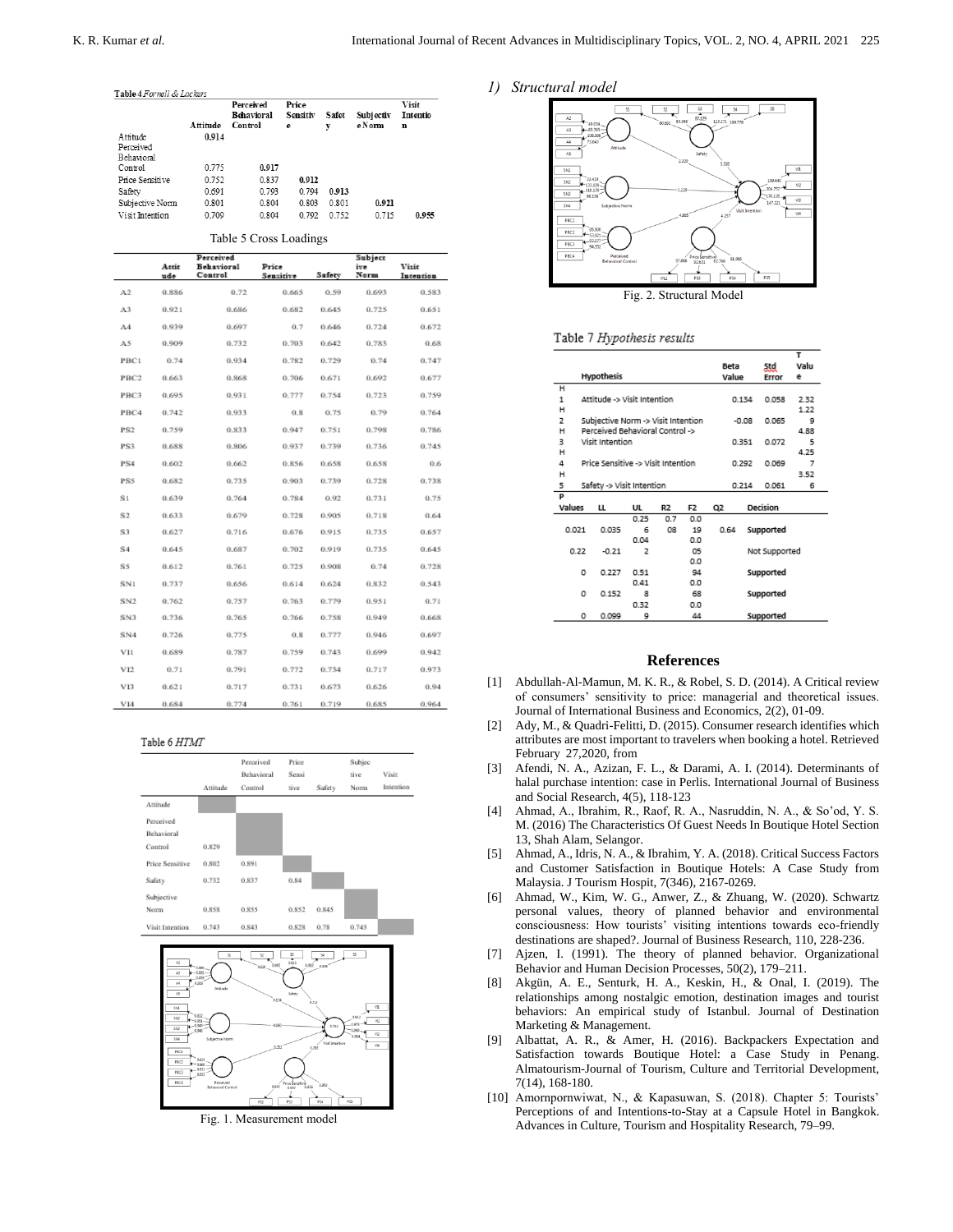- [11] Beerli-Palacio, A., Martín-Santana, J. D., & Román-Montoya, C. (2020). Complementary services at hotels in accordance with their pricing strategy and the price sensitivity of tourists. International Journal of Hospitality Management, 87, 102458.
- [12] Bergquist, M., Nilsson, A., & Schultz, W. P. (2019). A meta-analysis of field- experiments using social norms to promote pro-environmental behaviors. Global Environmental Change, 59, 101941.
- [13] Bitstream (n.d.). Inferential Analysis of Data. Retrieved August 22, 2020,
- [14] Bohner, G., & Dickel, N. (2011). Attitudes and attitude change. Annual review of psychology, 62, 391-417.
- [15] Cattell, R. B. (1978). The Scientific Use of Factor Analysis. New York: Plenum.

Catur Widayati, C., & Riorini, S. V. (2018). Boutique hotel performance based on customers' perspective and competitive strategy.

- [16] Çelik, S. & Dedeoğlu, B.B. (2019). Psychological factors affecting the behavioral intention of the tourist visiting Southeastern Anatolia. Journal of Hospitality and Tourism 2(4), 425-450.
- [17] Chan, E. S., & Lam, D. (2013). Hotel safety and security systems: Bridging the gap between managers and guests. International Journal of Hospitality Management, 32, 202-216
- [18] Chen, M.-F., & Tung, P.-J. (2014). Developing an extended Theory of Planned Behavior model to predict consumers' intention to visit green hotels. International Journal of Hospitality Management, 36, 221–230.
- [19] Chien, G. C. L., Yen, I.-Y., & Hoang, P.-Q. (2012). Combination of Theory of Planned Behavior and Motivation: An Exploratory Study of Potential Beach-based Resorts in Vietnam. Asia Pacific Journal of Tourism Research, 17(5), 489–508.
- [20] Chin, C (2019). Malaysian tourism records growth, but hotels are still empty. Retrieved March 15,2020, from: thestar.com.my/lifestyle/travel/2019/11/28/malaysian-tourism-recordsgrowth-but-hotels-are-still-empty
- [21] Confente, I., & Vigolo, V. (2018). Online travel behaviour across cohorts: The impact of social influences and attitude on hotel booking intention. International Journal of Tourism Research, 20(5), 660–670.
- [22] Cooper, S. (2007). Youth tourism-the travel industry's boom sector. WYSE Travel Confederation
- [23] Cronbach, L. J., & Shavelson, R. J. (2004). My Current Thoughts on Coefficient Alpha and Successor Procedures. Educational and Psychological Measurement, 64(3), 391–418.
- [24] Department of Statistics, M. (2012). Domestic Tourism Survey. Retrieved March 17, 2020,
- [25] Enz, C. A. (2009). The Physical Safety and Security Features of U.S. Hotels. Cornell Hospitality Quarterly, 50(4),553–560.
- [26] Enz, C. A., & Taylor, M. S. (2002). The Safety and Security of U.S. Hotels A Post- September-11 Report. The Cornell Hotel and Restaurant Administration Quarterly, 43(5), 119–136. Enz, C. A., Canina, L., & Lomanno, M. (2009). Competitive Pricing Decisions in Uncertain Times. Cornell Hospitality Quarterly, 50(3), 325– 341.
- [27] Erdem, T., Swait, J., & Louviere, J. (2002). The Impact of Brand Credibility on Consumer Price Sensitivity. International Journal of Research in Marketing, 19(1), 1–19. Explorable.com (2009). Research Population. Retrieved Mar 10, 2020 from Explorable.com:
- [28] Fang, W. T., Ng, E., Wang, C. M., & Hsu, M. L. (2017). Normative beliefs, attitudes, and social norms: People reduce waste as an index of social relationships when spending leisure time. Sustainability, 9(10), 1696.
- [29] Fleetwood.D (2020). Definition, application, advantages, method and examples. Retrieved June 29,2020 Fricker Jr, R. D.(n.d) Sampling Methods for Online Surveys. Retrieved 8 August 2020, from
- [30] Gao, H., Mittal, V., & Zhang, Y. (2020). The Differential Effect of Local– Global Identity Among Males and Females: The Case of Price Sensitivity. Journal of Marketing Research (JMR), 57(1), 173–191.
- [31] Gao, H., Zhang, Y., & Mittal, V. (2017). How Does Local-Global Identity Affect Price Sensitivity? Journal of Marketing, 81(3), 62–79.
- [32] Gawronski B. 2007. Editorial: Attitudes can be measured! But what is an attitude Soc. Cogn. 25:573–81
- [33] Gellerstedt, M & Arvemo, T (2019). The impact of word of mouth when booking a hotel: could a good friend's opinion outweigh the online majority? Retrieved February 20,2020, from:

https://link.springer.com/article/10.1007/s40558-019-00143-4

[34] Ghazi, K. M. (2016). Safety and Security Measures in Egyptian Hotels. Journal of Association of Arab Universities for Tourism and Hospitality, 13(1), 165- 190.

- [35] Goldsmith, R. E., & Newell, S. J. (1997). Innovativeness and price sensitivity: managerial, theoretical and methodological issues. Journal of Product & Brand Management, 6(3), 163–174. Product & Brand Management,  $6(3)$ , doi:10.1108/10610429710175682
- [36] Goldsmith, R.E, Flynn, L.R, and Kim. D (2010). Status Consumption and Price Sensitivity. Journal of Marketing Theory and Practice, vol. 18, no. 4 (fall 2010), pp. 323–338.
- [37] Gorsuch,R.L. (1983) Factor Analysis (2nd ed.). Hillsdale, NJ:Erlbaum
- [38] Guilford, J.P. (1954) Psychometric Methods (2nd ed.). New York: McGraw-Hill
- [39] Ham, M., Jeger, M., & Frajman Ivković, A. (2015). The role of subjective norms in forming the intention to purchase green food. Economic Research- Ekonomska Istraživanja, 28(1), 738-748.
- [40] Han, H., Hsu, L. T. J., & Sheu, C. (2010). Application of the theory of planned behavior to green hotel choice: Testing the effect of environmental friendly activities. Tourism management, 31(3), 325-334.
- [41] Han, H., & Kim, Y. (2010). An investigation of green hotel customers' decision formation: Developing an extended model of the theory of planned behavior. International journal of hospitality management, 29(4), 659-668.
- [42] Heesup Han, Li-Tzang (Jane) Hsu, Chwen Sheu (2010). Application of the Theory of Planned Behavior to green hotel choice: Testing the effect of environmental friendly activities. Tourism Management, 31, 325-334. doi:10.1016/j.tourman.2009.03.013
- [43] Hossam, S. (2016). Exploring Factors that Influence Domestic Tourists' Satisfaction with Boutique Hotel Services in Egypt.
- [44] Hua, W., Chan, C., & Mao, Z. (2009). Critical Success Factors and Customer Expectation in Boutique Hotel Segment — A Case Study of China. Journal of Quality Assurance in Hospitality & Tourism, 10:1, 59- 74, DOI: 10.1080/15280080802713702
- [45] IBM (n.d.). Reliability Analysis. Retrieved August 22, 2020, from https://www.ibm.com/support/knowledgecenter/en/SSLVMB\_25.0.0/sta tis tics\_mainhelp\_ddita/spss/base/idh\_reli.html
- [46] Kashif, M., Zarkada, A., & Ramayah, T. (2018). The impact of attitude, subjective norms, and perceived behavioural control on managers' intentions to behave ethically. Total Quality Management & Business Excellence, 29(5- 6), 481-501.
- [47] Kasim, A., Dzakiria, H., Park, C., Nor, N. A. M., Mokhtar, M. F., & Rashid Radha,
- [48] J. R. R. R. (2013). Predictors of travel motivations: the case of domestic tourists to island destinations in northwest of Malaysia. Anatolia, 24(2), 188-205.
- [49] Kaur, M (2018). Bad times for Boutique hotels, no thanks to Airbnb, drop in tourists. Retrieved March 17,2020 from: https://www.freemalaysiatoday.com/category/nation/2018/01/30/toughtimes-for-Boutique-hotels-as-tourist-numbers-drop/
- [50] Keshavarz, Y., & Ali, M. H. (2015). The service quality evaluation on tourist loyalty in Malaysian hotels by the mediating role of tourist satisfaction. Mediterranean Journal of Social Sciences, 6(3 S2), 680.
- [51] Khwaja, M. G., Turi, J. A., & Toheed, H. (2019). Extension of planned behavioral theory to consumer behaviors in green hotel. Heliyon, 5(12), e02974.
- [52] Kim, H. Y., & Chung, J. E. (2011). Consumer purchase intention for organic personal care products. Journal of consumer Marketing.
- [53] Kim, W. G., & Kim, D. J. (2004). Factors affecting online hotel reservation intention between online and non-online customers. International Journal of Hospitality Management, 23(4), 381–395. doi:10.1016/j.ijhm.2004.02.001
- [54] Kumar, M (2018).20 arrested, including 18 foreign women for suspected prostitution. Retrieved March 15,2020, from https://www.thestar.com.my/news/nation/2018/09/19/20-arrested-forsuspected-prostitution
- [55] Kwangsoo, P., Jooyeon H., & Jeong-Yeol, P. (2017). An Experimental Investigation on the Determinants of Online Hotel Booking Intention. Journal of Hospitality Marketing & Management.
- [56] Laowicharath, Y (2017). Factors positively affecting purchase intention to stay at Boutique hotels of foreign customers in Bangkok. Retrieved from:

http://dspace.bu.ac.th/bitstream/123456789/2736/1/yossawut\_laow.pdf

- [57] Latimer, A., & Martin Ginis, K. (2005). The importance of subjective norms for people who care what others think of them. Psychology & Health, 20(1), 53- 62. doi: 10.1080/08870440412331300002
- [58] Lee, S. J., & Lina Kim, H. (2018). Roles of perceived behavioral control and self‐ efficacy to volunteer tourists' intended participation via theory